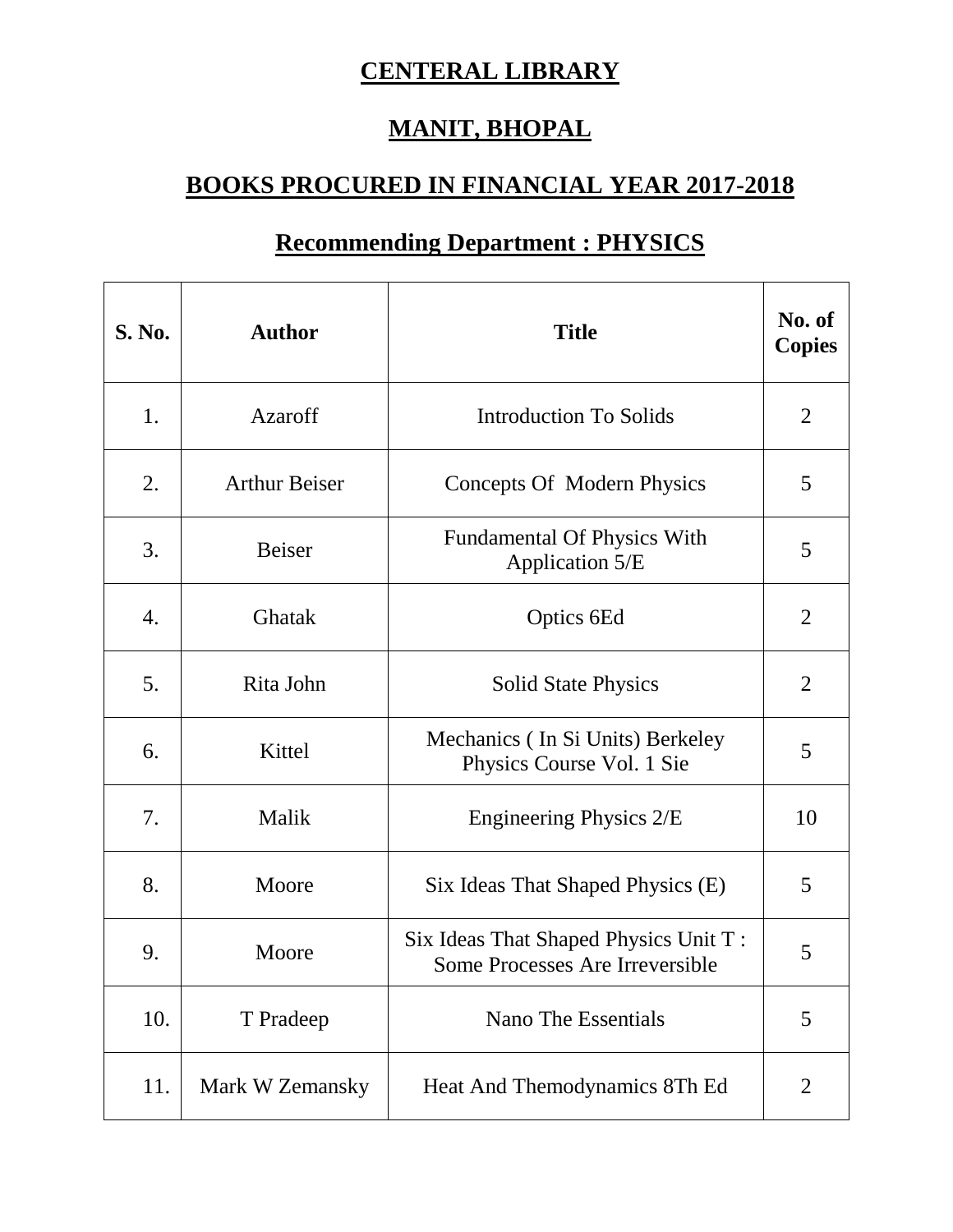| <b>S. No.</b> | <b>Author</b>                                     | <b>Title</b>                                                             | No. of<br><b>Copies</b> |
|---------------|---------------------------------------------------|--------------------------------------------------------------------------|-------------------------|
| 12.           | Ashcroft                                          | Solid State Physics (English) 1St Edition                                | 2                       |
| 13.           | Fowles                                            | <b>Analytical Mechanics</b>                                              | 2                       |
| 14.           | Goswami                                           | <b>Mathematical Physics</b>                                              | $\overline{2}$          |
| 15.           | S Jewett                                          | <b>Physics For Scientists And Engineers</b><br><b>Wit Modern Physics</b> | $\overline{2}$          |
| 16.           | <b>Stephen T Thornton</b>                         | <b>Classical Dynamics Of Particles And</b><br><b>Systems</b>             | $\overline{2}$          |
| 17.           | Pavia                                             | Introduction To Spectroscopy 5/E                                         | $\overline{2}$          |
| 18.           | Askeland                                          | The Science And Engineering Of<br><b>Materials With Mindtap</b>          | $\overline{2}$          |
| 19.           | Battacharya                                       | Microelectromechanical Systems                                           | $\overline{2}$          |
| 20.           | Gilmore                                           | Materials Science And Engineering<br><b>Properties With Mindtap</b>      | $\overline{2}$          |
| 21.           | Dunlup                                            | <b>Sustainable Energy With Mindtap</b>                                   | $\overline{2}$          |
| 22.           | <b>Biswajit Mukjerjee</b><br>And Niladri Shekhar, | <b>Physics Of Nanomaterials</b>                                          | $\overline{2}$          |
| 23.           | Anderson Sheilds,                                 | Handbook Of Photoenergy: Volume I                                        | $\overline{2}$          |
| 24.           | Anderson Sheilds,                                 | Handbook Of Photoenergy: Volume Ii                                       | $\overline{2}$          |
| 25.           | Kate Brown,                                       | <b>Advances In Photodetectors</b>                                        | 2                       |